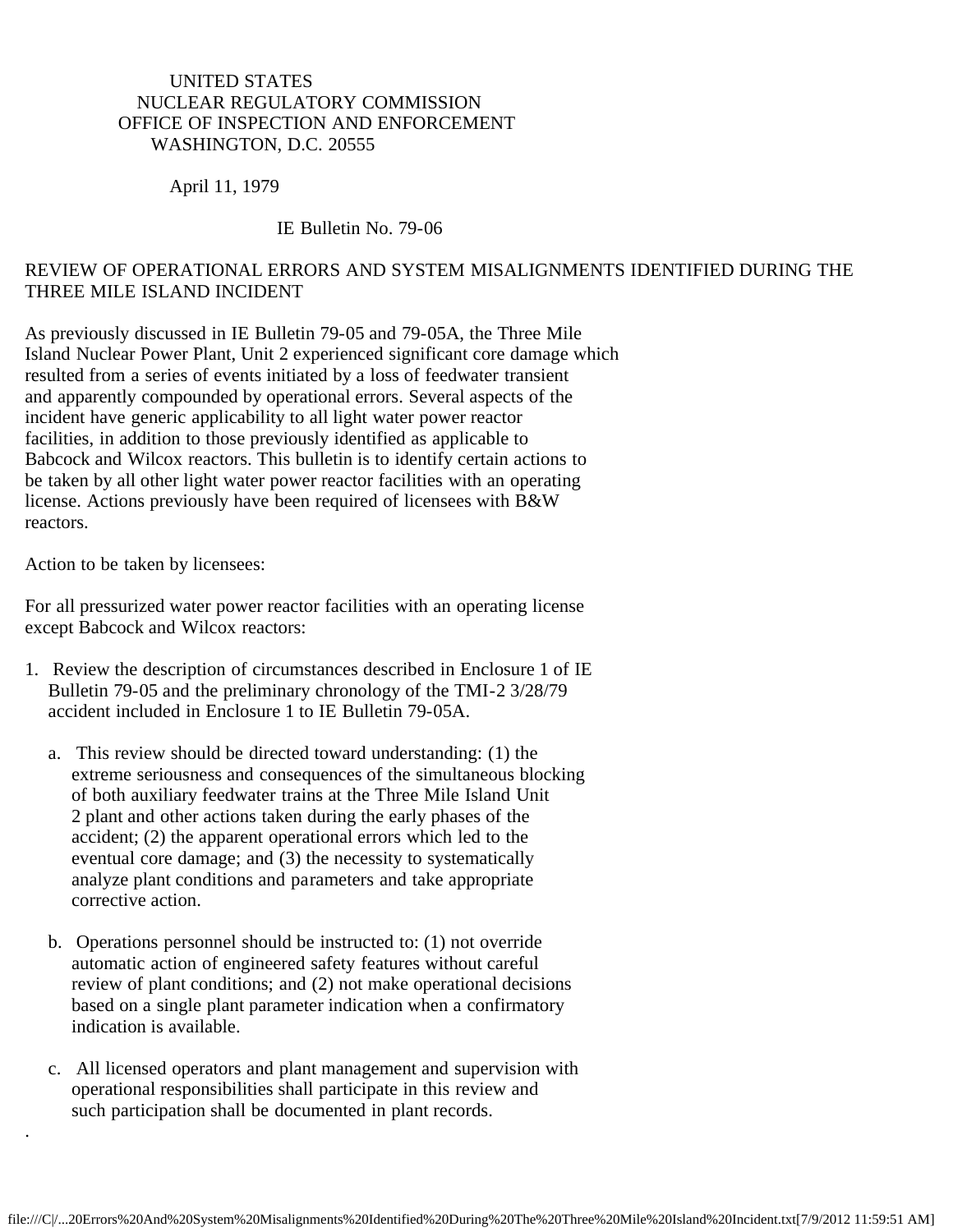- 2. For pressurized water reactor facilities review the actions required by your operating procedures for coping with transients and accidents, with particular attention to:
	- a. Recognition of the possibility of forming voids in the primary coolant system large enough to compromise the core cooling capability, especially natural circulation capability.
	- b. Operator action required to prevent the formation of such voids.
	- c. Operator action required to enhance core cooling in the event such voids are formed.
- 3. For pressurized water reactor facilities that use pressurizer water level coincident with pressurizer pressure for automatic initiation of safety injection into the reactor coolant system, instruct operators to manually initiate safety injection when the pressurizer pressure indication reaches the actuation set point whether or not the level indication has dropped to the actuation set point.
- 4. Review the containment isolation initiation design and procedures, and prepare and implement all changes necessary to cause containment isolation of all lines whose isolation does not degrade core cooling capability upon automatic initiation of safety injection.
- 5. For pressurized water reactor facilities for which the auxiliary feedwater system is not automatically initiated, prepare and implement immediately procedures which require the stationing of an individual (with no other assigned concurrent duties and in direct and continuous communication with the control room) to promptly initiate auxiliary feedwater to the steam generator(s) for those transients or accidents the consequences of which can be limited by such action.
- 6. For all pressurized water reactors, prepare and implement immediately procedures which:
	- a. Identify those plant indications (such as valve discharge piping temperature, valve position indication, or valve discharge relief tank temperature or pressure indication) which plant operators may utilize to determine that pressurizer power operated relief valve(s) are open, and

IE Bulletin No. 79-06 April 11, 1979

.

Page 3 of 4

 b. Direct the plant operators to manually close the power operated relief block valve(s) when reactor coolant system pressure is reduced to the set point for normal automatic closure of the power operated relief valve(s) and the valve(s) fail to close.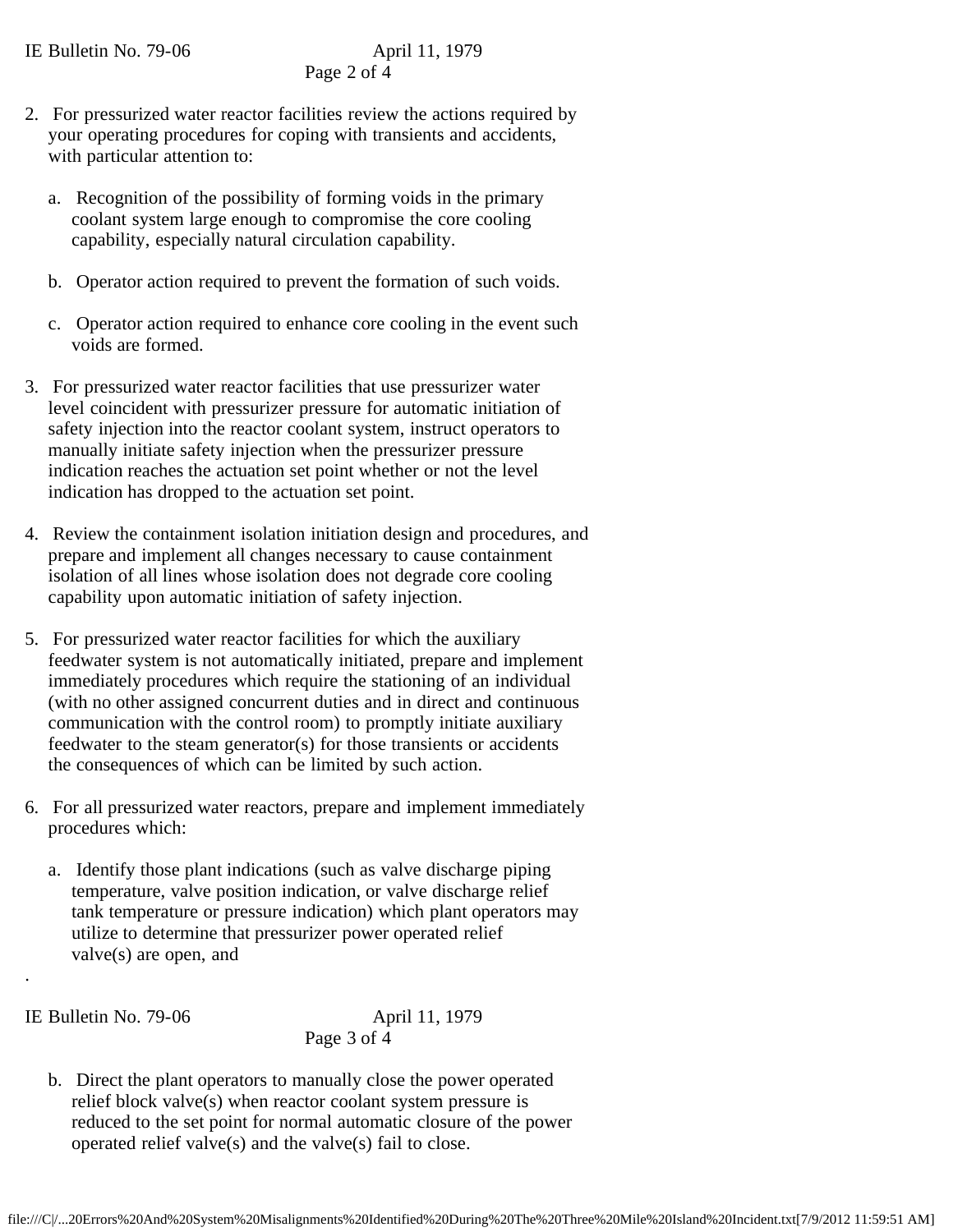- 7. Review the action directed by the operating procedures and training instructions to ensure that:
	- a. Operators do not override automatic actions of engineered safety features without careful review of plant conditions.
	- b. Operators are provided additional information and instructions to not rely upon any one plant parameter but to also examine other related indications in evaluating plant conditions.
- 8. Review all safety-related valve positions, positioning requirements and positive controls to assure that valves remain positioned (open or closed) in a manner to ensure the proper operation of engineered safety features. Also review related procedures, such as those for maintenance, testing, plant and system startup, and supervisory periodic (daily/shift checks, etc.) surveillance to ensure that such valves are returned to their correct positions following necessary manipulations and are maintained in their proper positions during all operational modes.
- 9. Review your operating modes and procedures for all systems designed to transfer potentially radioactive gases and liquids out of the primary containment to assure that undesired pumping, venting or other release of radioactive liquids and gases will not occur inadvertently.

 In particular, ensure that such an occurrence would not be caused by the resetting of engineered safety features instrumentation. List all such systems and indicate:

- a. Whether interlocks exist to prevent transfer when high radiation indication exists, and
- b. Whether such systems are isolated by the containment isolation signal.
- c. The basis on which continued operability of the above features is assured.
- 10. Review and modify as necessary your maintenance and test procedures to ensure that they require:

IE Bulletin No. 79-06 April 11, 1979

.

Page 4 of 4

- a. Verification, by test or inspection per technical specifications, of the operability of redundant safety-related systems prior to the removal of any safety-related system from service.
- b. Verification of the operability of all safety-related systems when they are returned to service following maintenance or testing.
- c. Explicit notification of involved reactor operating personnel whenever a safety-related system is removed from and returned to